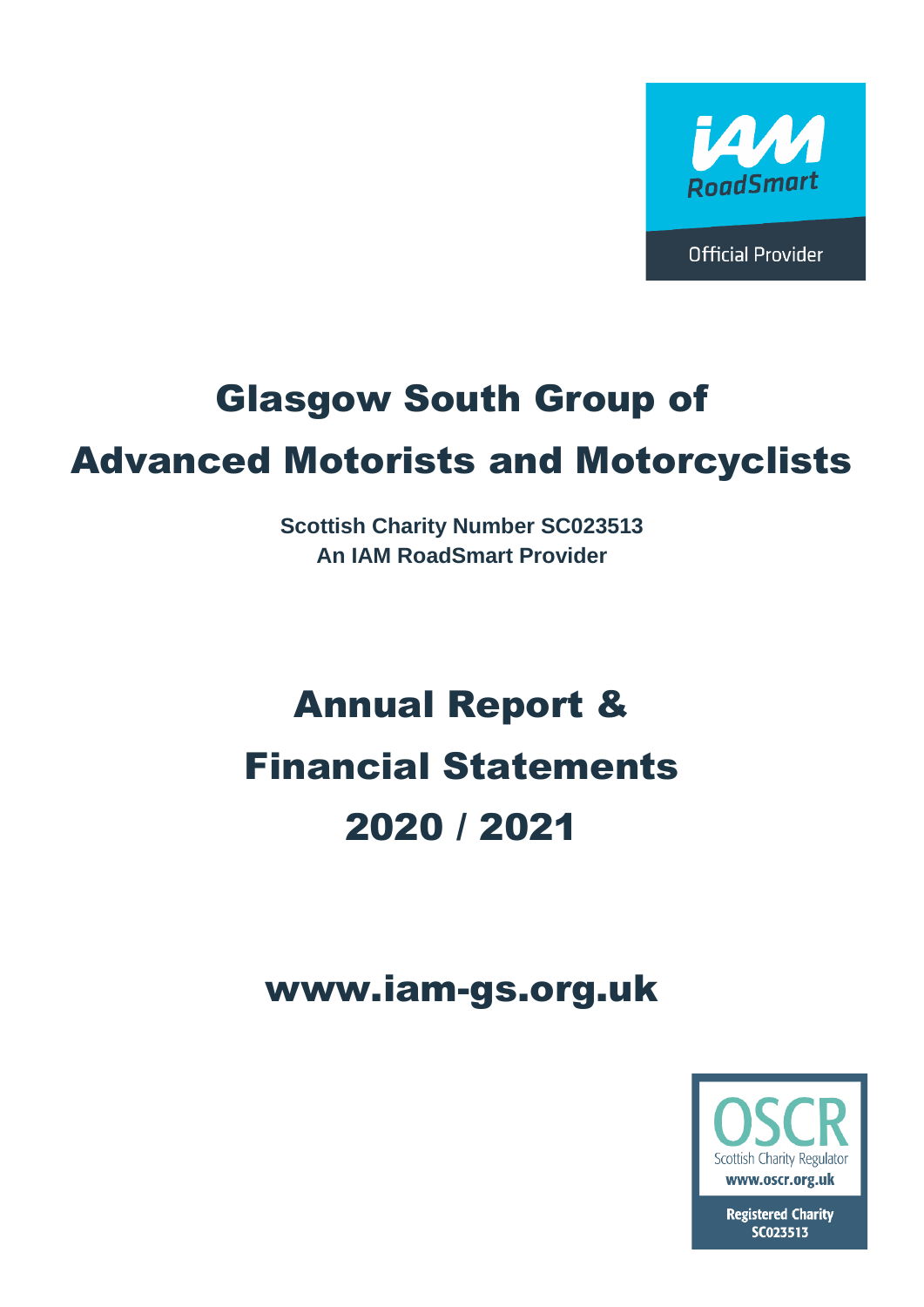# Trustees' Annual Report

### **For the Year Ended 31st July 2021**

The trustees have pleasure in presenting their report, together with the accounts and independent examiner's report, for the year ended  $31<sup>st</sup>$  July 2021.

### **Reference and Administrative Information**

### **Charity Name**

Glasgow South Group of Advanced Motorists and Motorcyclists

### **Charity Number**

SC023513

### **Address**

c/o Gordon Stewart, 43 250 Camphill Avenue, Langside, Glasgow, G41 3AS

### **Current Trustees**

All members of the group committee serve as charity trustees. The following served during the year:

| <b>Bill MacGregor</b> | Chairman  | <b>Stephen Cowie</b>      |
|-----------------------|-----------|---------------------------|
| <b>Gordon Stewart</b> | Secretary | <b>Alistair Dinwoodie</b> |
| <b>Ross Leggat</b>    | Treasurer | <b>Frank Lang</b>         |
| <b>Steve Bearne</b>   |           | <b>Karen McSporran</b>    |
|                       |           |                           |

**Robin Cairns**

### **Structure, Governance and Management**

### **Constitution**

The group is an unincorporated association. Its governing document is its constitution, which follows the national IAM RoadSmart format. The group became a registered charity in 1995, and is affiliated to The Institute of Advanced Motorists Limited, charity number 249002 (England and Wales), SC041201 (Scotland).

### **Appointment of Trustees**

The group is administered by the committee, which normally meets on a monthly basis. Membership of the committee is open to all group members who have full membership of both the group and IAM RoadSmart nationally; committee members are elected at the Annual General Meeting in accordance with the constitution.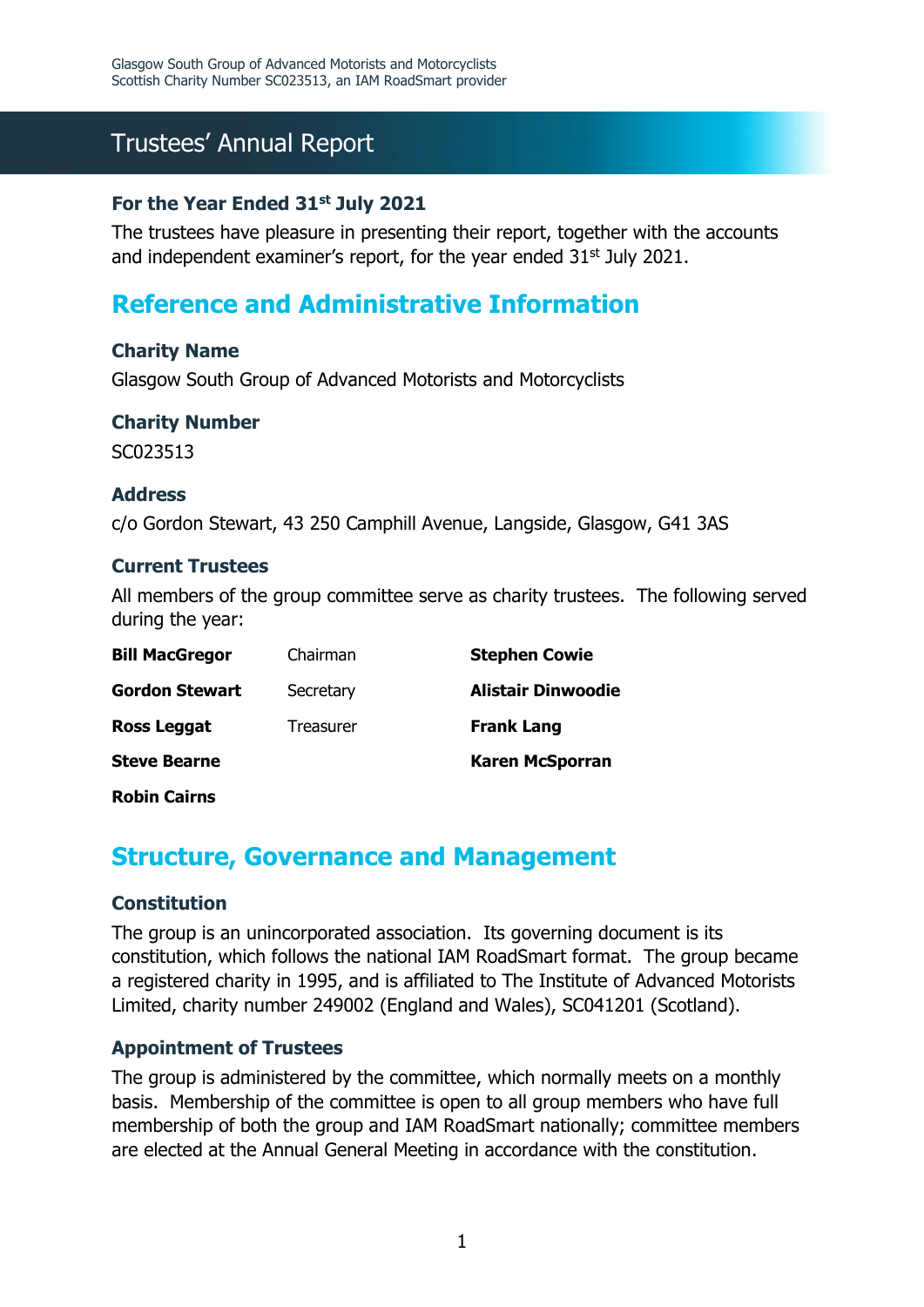### **Statement of Trustees' Responsibilities**

The trustees must prepare financial statements which give sufficient detail to enable an appreciation of the transactions of the group during the financial year. They are responsible for keeping proper accounting records which must reflect the financial position of the group at any time, in accordance with relevant legislation.

The trustees are also responsible for safeguarding the assets of the group, and must take reasonable steps to prevent and / or detect fraud and other irregularities.

### **Objectives and Activities**

### **Charitable Purpose**

To promote the improvement of the standard of driving and the advancement of road safety, and to train candidates for the IAM advanced driving and riding tests.

### **Activities**

The group maintains a team of volunteer observers who deliver practical training to prepare candidates for IAM RoadSmart's advanced driving and riding tests. The group also runs classroom-based theory sessions in support of the on-road training.

The group delivers a varied programme of talks and events on the subject of advanced driving, and road safety more generally, in an attempt to ensure its work reaches the widest possible audience.

### **Financial Review**

The group finished the year with a very healthy, albeit slightly decreased, balance. Our principal sources of income continue to be membership fees paid by group full members, and funds remitted for the training of associate members.

Our income from remittance for associate training was lower this year, due to a lower level of activity resulting from the COVID-19 pandemic. We also waived the fee for membership renewal, although several members opted to let us retain the subscription. Expenditure this year increased over the previous year, but was still significantly lower than before the pandemic.

Overall, the group remains in a strong financial position which enables us to continue to fulfil our charitable aims. We maintain reserves sufficient to mitigate changes in income due to the variable rate at which new associates join the group. We do not anticipate any significant risk to our finances to arise from the pandemic.

Approved by the trustees on 30<sup>th</sup> November 2021 and signed on their behalf by:

**Bill MacGregor Chairman**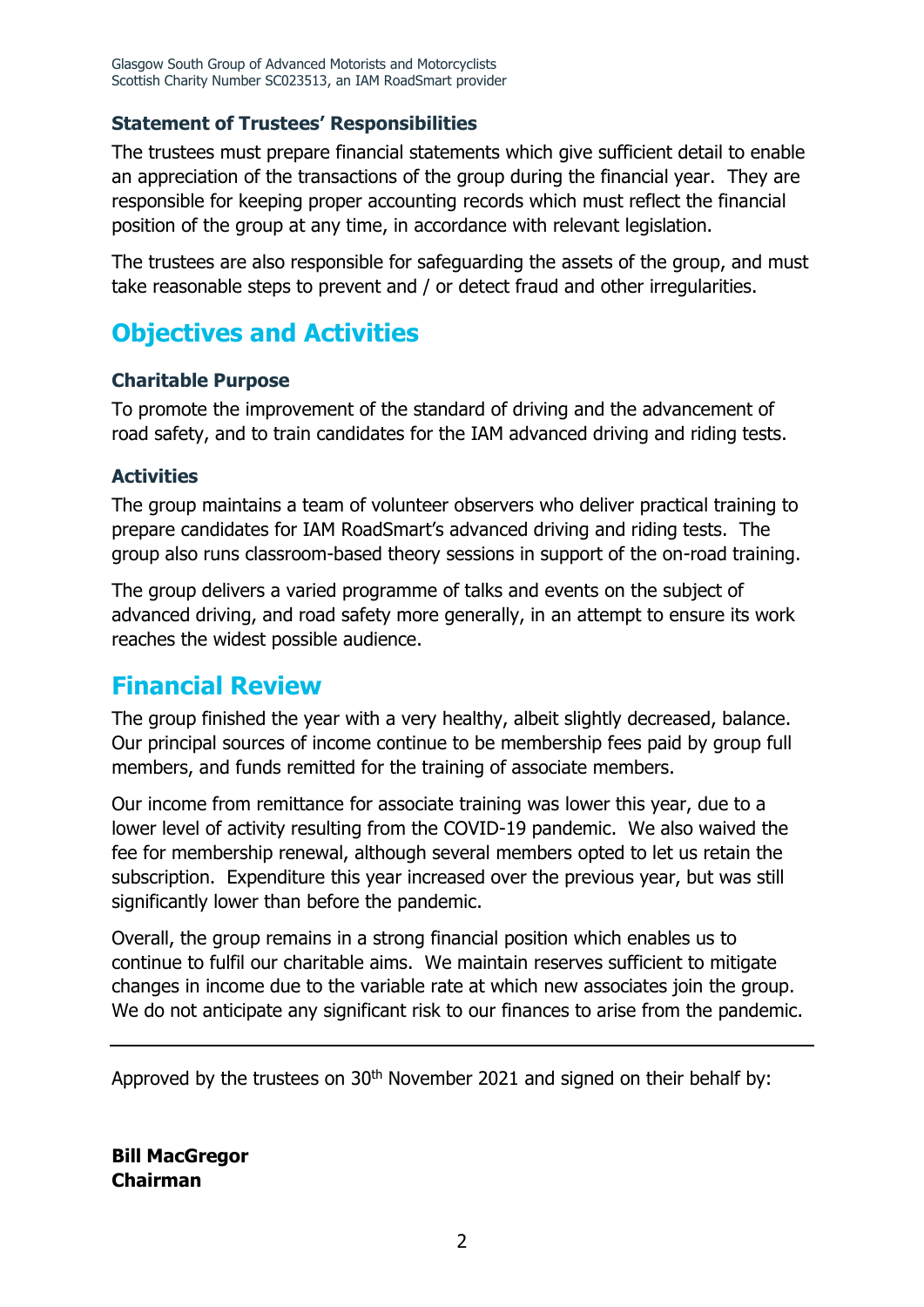# Statement of Receipts and Payments

### **For the Year Ended 31st July 2021**

|                                                   |                | <b>Unrestricted</b><br><b>Funds</b> | <b>Unrestricted</b><br><b>Funds</b> |
|---------------------------------------------------|----------------|-------------------------------------|-------------------------------------|
| <b>Receipts</b>                                   | <b>Note</b>    | 2021                                | 2020                                |
|                                                   |                | 798                                 | 1430                                |
| Membership Fees<br><b>Gift Aid</b>                |                | 52                                  | 212                                 |
| <b>Bank Interest</b>                              |                |                                     |                                     |
| <b>Donations Received</b>                         |                |                                     |                                     |
| Delegates' Expenses Refunded                      | 3              |                                     |                                     |
| Sale of Stock                                     |                |                                     |                                     |
|                                                   |                |                                     |                                     |
| <b>Total Receipts</b>                             |                | 850                                 | 1642                                |
| <b>Payments</b>                                   |                |                                     |                                     |
| <b>Charitable Activities</b>                      | $\overline{4}$ | 1271                                | 1173                                |
| <b>Governance Costs</b>                           |                |                                     |                                     |
| <b>Total Payments</b>                             |                | 1271                                | 1173                                |
| <b>Summary</b>                                    |                |                                     |                                     |
| <b>Excess of Payments over</b><br><b>Receipts</b> |                | 421                                 |                                     |
| <b>Excess of Receipts over</b><br><b>Payments</b> |                |                                     | 469                                 |

The notes on page 5 form an integral part of these accounts.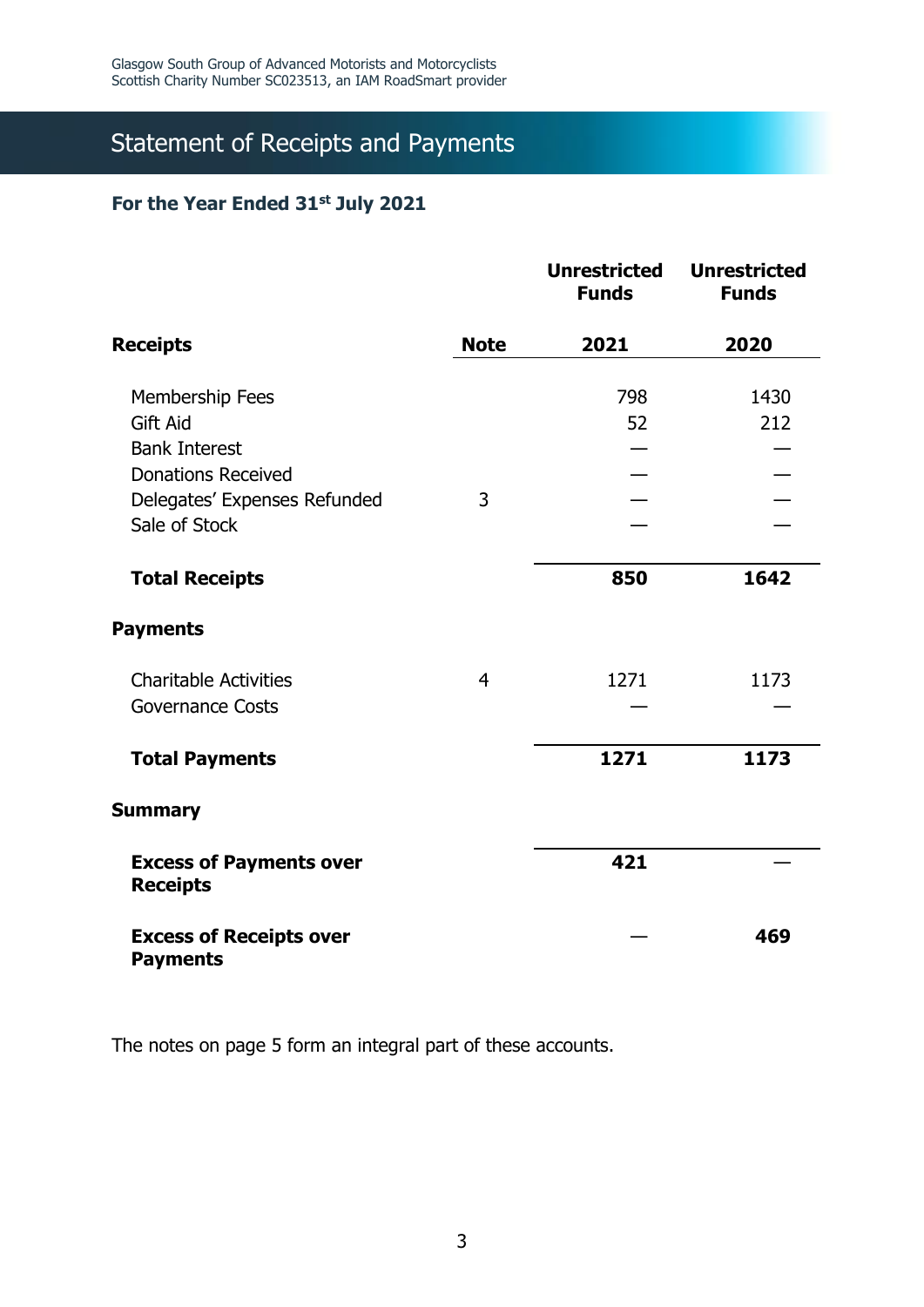# Statement of Balances

### **As at 31st July 2021**

|                                                                                    |             | <b>Unrestricted</b><br><b>Funds</b> | <b>Unrestricted</b><br><b>Funds</b> |
|------------------------------------------------------------------------------------|-------------|-------------------------------------|-------------------------------------|
| <b>Bank and Deposit Balances</b>                                                   | <b>Note</b> | 2021                                | 2020                                |
| Balances brought forward                                                           |             | 5233                                | 4764                                |
| <b>Movement During the Year</b>                                                    |             |                                     |                                     |
| <b>Excess of Payments over Receipts</b><br><b>Excess of Receipts over Payments</b> |             | 421                                 | 469                                 |
| <b>Balances Carried Forward</b>                                                    |             | 4812                                | 5233                                |

The notes on page 5 form an integral part of these accounts.

These accounts were approved by the trustees on 30<sup>th</sup> November 2021.

Signed for and on their behalf by:

**Bill MacGregor Chairman**

**Gordon Stewart Secretary**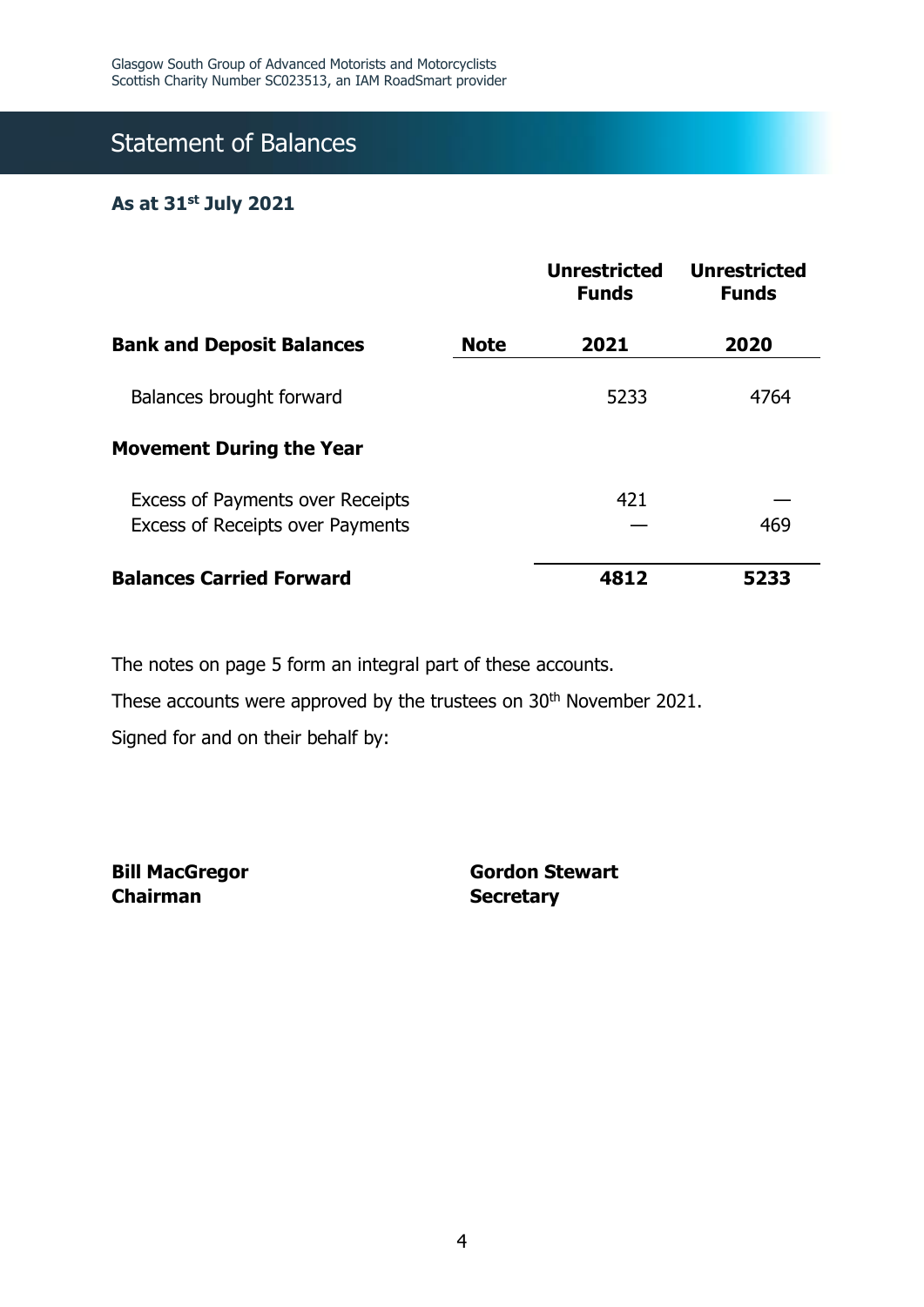## Notes to the Accounts

### **For the Year Ended 31st July 2021**

### **1 Basis of Accounting**

These accounts have been prepared on the Receipts & Payments basis in accordance with the Charities & Trustee Investment (Scotland) Act 2005 and the Charities Accounts (Scotland) Regulations 2006 (as amended).

### **2 Trustee Remuneration and related Party Transactions**

No trustee received any remuneration or reimbursement of expenses during the year.

No other trustee, or person related to a trustee, had any personal interest in any contract or transaction entered into by the charity during the year.

### **3 Delegates' Expenses**

This money was remitted to delegates who attended the IAM national conference.

No national conference was held during the financial year discussed in this report, and consequently no expenses payment was received.

| 4 | <b>Analysis of Payments</b>  | <b>Note</b> | 2021 | 2020 |
|---|------------------------------|-------------|------|------|
|   | <b>Charitable Activities</b> |             |      |      |
|   | Advertising                  |             |      | 50   |
|   | Rental of Accommodation      |             |      | 235  |
|   | Postage and Stationery       |             | 95   | 166  |
|   | <b>Sundries</b>              | 5           | 1176 | 675  |
|   | Speaker and Delegates        |             |      |      |
|   | Catering                     |             |      | 30   |
|   | Training                     |             |      | 17   |
|   | <b>Governance Costs</b>      |             |      |      |
|   | <b>Total Payments</b>        |             | 1271 | 1173 |

#### **5 Sundries**

Sundry expenditure included £1027 for renewal of radios in our bike section.